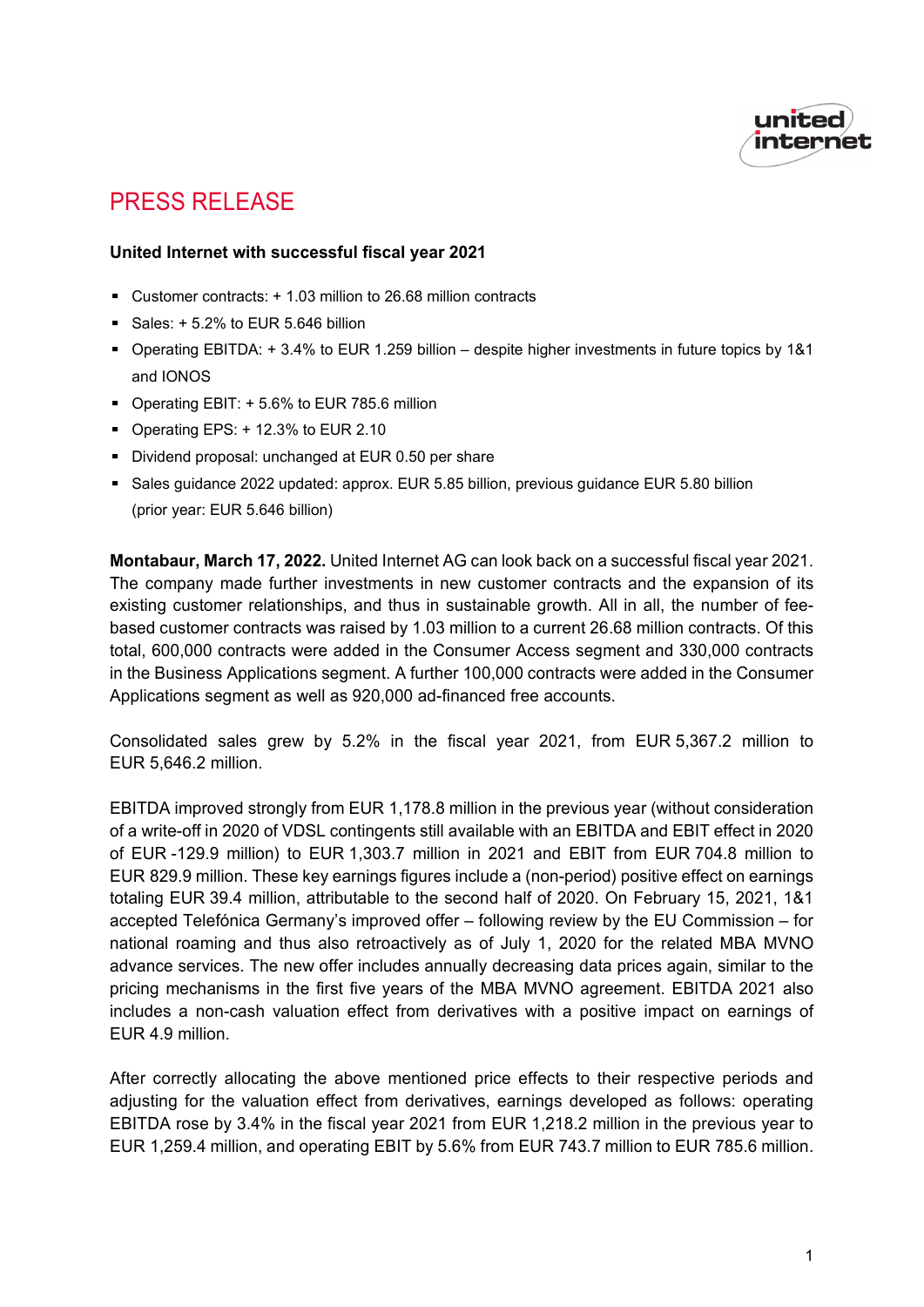

The key earnings figures include initial costs for the construction of 1&1's 5G network of EUR - 37.9 million (prior year: EUR -13.9 million), as well as the announced investments of IONOS amounting to EUR -36.8 million for a product and sales drive focusing on its cloud business and further international expansion.

Earnings per share (EPS) increased from EUR 1.55 in the previous year to EUR 2.23. EPS also includes the (non-period) positive effect on earnings (EPS effect: EUR +0.11) and the valuation effect from derivatives (EPS effect: EUR +0.02). These positive effects in 2021 are opposed by the write-off in 2020 of VDSL contingents still available (EPS effect: EUR -0.37) and impairment reversals of Tele Columbus (EPS effect: EUR +0.16). After correctly allocating the positive earnings effect and without consideration of the other aforementioned effects, operating EPS rose by 12.3% from EUR 1.87 to EUR 2.10, and operating EPS before PPA by 8.2% from EUR 2.32 to EUR 2.51.

## **Dividend**

On the basis of the figures for 2021, the Management Board and Supervisory Board of United Internet AG will propose a dividend of EUR 0.50 per share for the fiscal year 2021 (prior year: EUR 0.50) at the (virtual) Annual Shareholders' Meeting on May 19, 2022. Based on around 187.7 million shares with dividend entitlement (as of December 31, 2021), the total dividend payment for fiscal year 2021 would amount to EUR 93.4 million. The dividend payout ratio would therefore be 23.8% of adjusted consolidated net income for 2021 after minority interests (EUR 292.4 million) and thus lie – in view of the investments in 1&1's mobile communications network – within the lower range targeted by the Group's dividend policy.

## **Outlook 2022**

With an ad-hoc announcement on December 9, 2021, United Internet AG published its guidance for the fiscal year 2022. After completing its fiscal year 2021, the company is updating this guidance and now expects an increase in consolidated sales to approx. EUR 5.85 billion (previous guidance: approx. EUR 5.80 billion; prior year: EUR 5.646 billion). EBITDA 2022 is to remain unchanged on a par with 2021 (EUR 1.259 billion), despite additional investments. The anticipated EBITDA result includes increased initial costs for 1&1's 5G network rollout of approx. EUR 70 million (prior year: EUR 38 million), as well as approx. EUR 30 million for additional marketing activities of cloud service provider IONOS to raise brand awareness in its most important European markets. United Internet plans significantly higher capital expenditures (capex) in 2022, especially for the rollout of 1&1's mobile communications network, as well as for the expansion of 1&1 Versatel's fiber-optic network to provide coverage in additional expansion areas and connect 5G antennas. Capex is likely to be between EUR 800 million and EUR 1 billion (prior year: EUR 290 million).

An overview of all key figures and the Annual Financial Statements 2021 are available online at [www.united-internet.de.](http://www.united-internet.de/)